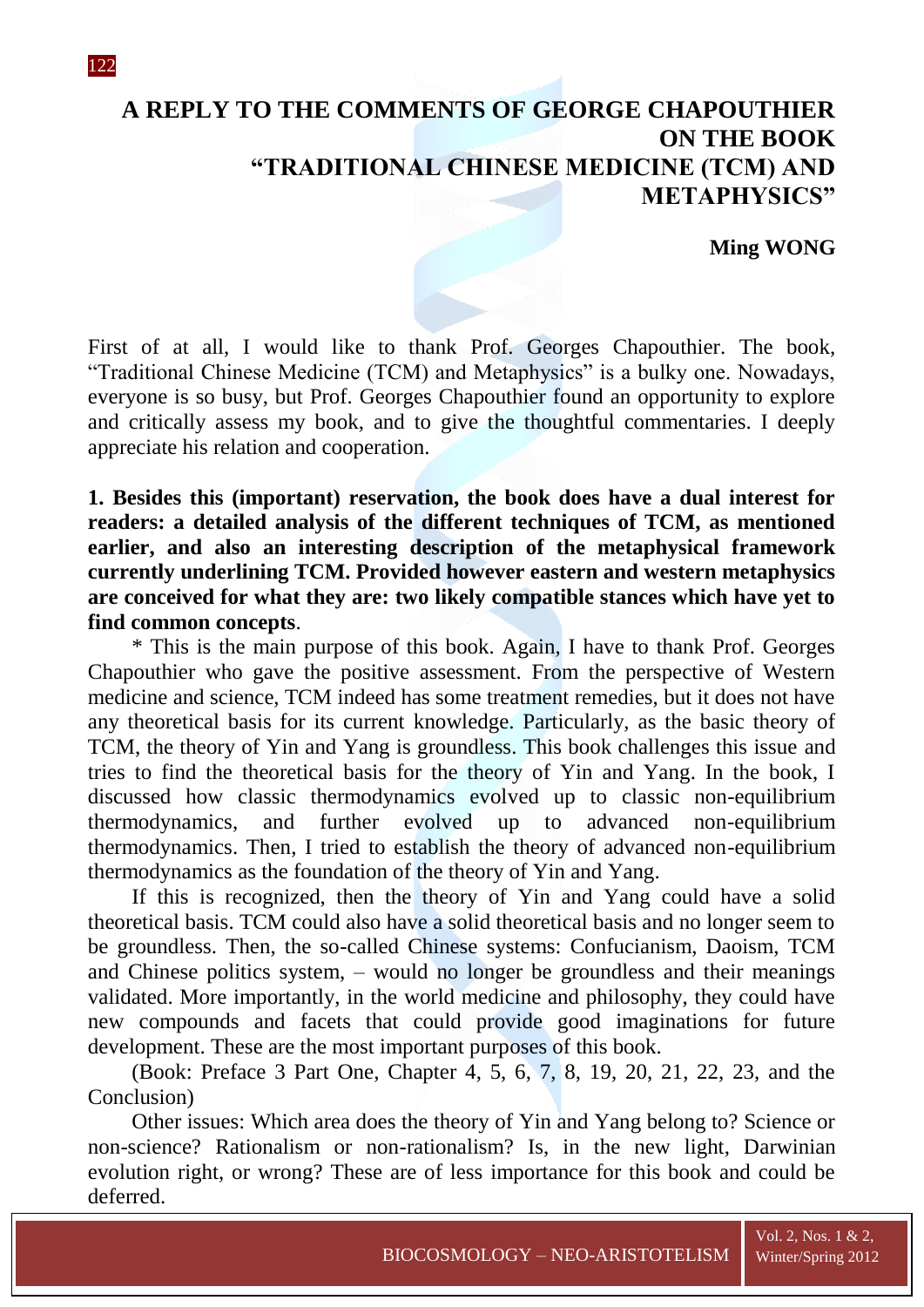**2. This bulky book (of, approximately 700 pages) exposes several aspects of Traditional Chinese Medicine (TCM). I will not discuss here the main contents of the book that sets to analyze singly TCM remedies, from one for migraine or insomnia to effects of TCM for menopause or for sustaining longevity all of which will certainly attract the interest and the attention of medical specialists on these alternative practices.** 

\* 1) Case reports are given in some parts of this book. However, these are not the most important parts, and are not the book"s main themes. These case report chapters try to illustrate the limitations of Western Medicine, and how TCM could do something that Western medicine is unable to do. For medical problems that happen at the physics level, Western medicine could do a good job. But for medical problems that happen at the metaphysics level, Western medicine cannot do much, and it has serious limitations with these problems.

(Part Two, Chapter 1 to Chapter 32)

2) Actually, what TCM can do is much more than that. From what I know, many difficult medical problems, for example, heart problems, chronic obstructive pulmonary disease, many types of cancers, Alzheimer"s dementia, degenerative neurological diseases, many diseases related to age degeneration, diabetes, skin conditions, hyperactivity disorder, and mental diseases could all benefit from TCM. The TCM approach is primarily based on the theory of Yin and Yang, and not on empiricism.

3) This book is bulky. The theory it expresses – systems with high negative entropy – is a new philosophical "territory" which few people have substantially studied before. The idea is so unconventional that it is easily misinterpreted, misunderstood, and not even understood at all. The theory of advanced nonequilibrium thermodynamics comes from Prigogine"s theory of classic nonequilibrium thermodynamics. At the same time, Prigogine's theory is essentially different. The theory of classic non-equilibrium thermodynamics posed limited numbers of *Branches couplings*<sup>1</sup>, which resulted in a low level of negative entropy, enabling it to be expressed by approaching the general theory of Newtonian Mechanics. Thus, Prigogine's theory has become the part of the conventional science.

 $\overline{a}$ 

Vol. 2, Nos. 1 & 2,

<sup>&</sup>lt;sup>1</sup> "Branch's coupling" (single) and "Branches couplings" (plural) is the central notion that I have proposed and introduced into origination and development of the conception of advanced nonequilibrium thermodynamics. The thermodynamics system is like the "Trunk", and within this System there are many levels ("Branches") of thermodynamic negentropy. With the input (inflow) of negative entropy, many interrelations ("couplings") emerge between the levels ("Branches"), which realize dissipative effects; and which (couplings') function is to organize and maintain the stability (existence) of the level, levels and the whole non-equilibrium system. "Branches coupling" has some similarity with the notion from the thermodynamics of phase change - "the crystallization point", but it refers mainly to the study of life systems and their immanent (intrinsic) activity, and not to non-life systems and extrinsic physicalist causality. In general, the "Branches couplings'" vital function is the realization of the growth and evolution of the given advanced nonequilibrium thermodynamic system. For more details, please, see the chapter "Branch's Coupling" in my book "TCM and Metaphysics".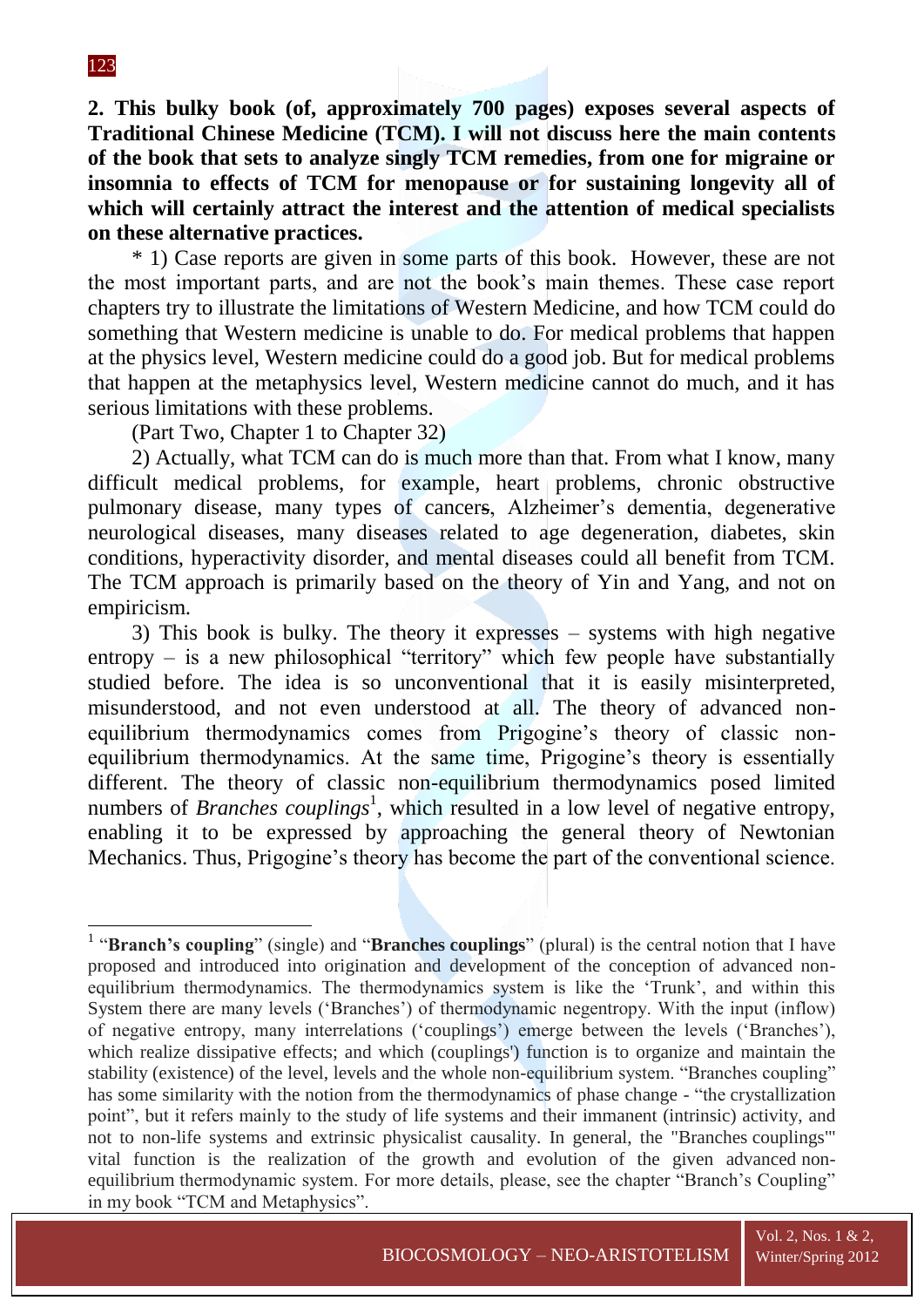In turn, the theory of advanced non-equilibrium thermodynamics poses huge numbers of Branches couplings, which result in a high level of negative entropy.

The theory of advanced non-equilibrium thermodynamics cannot be expressed in terms of the general theory of Newtonian Mechanics. Hence, it cannot be the part of modern science, but might be treated, instead, as a part of philosophy. Under such conditions, it is quite easy for the general public (and even scholars) to mix them up and get confused. Therefore, it is really difficult to elaborate the framework of the theory of advanced non-equilibrium thermodynamics and introduce it to the conventional scientific world. Due to these conditions, I tried to elaborate and introduce it from different angles and levels: from the theory of advanced thermodynamics, from Western medicine, from TCM, from Chinese philosophy, from Western philosophy, from religious doctrines, from culture, and so on. In the issue, all these approaches make this book pretty bulky. Substantially, each chapter reflects my thoughts and usually is not "conventional". Each chapter also explains how this new theory (and the new domain or field of knowledge) works in different ways with varied discussions to provide enough help for readers to enter this exciting field.

### **3. Subsequently I will focus only on that which has been indicated in the title of this book, in its prefaces and in the earlier part of its exciting field which is primarily: the relationship between TCM and philosophy.**

\* That is right. For each scholar who reads my book, a reason is to pay more attention to Preface 3, Part One, Chapter 4, 5, 6, 7, 8, 19, 20, 21, 22, 23; and the Conclusion. But, the new "territory" (field of knowledge) that the theory of Yin and Yang introduces – this "territory" is still not "conventional". So, I advise the readers to understand the concepts of classic non-equilibrium thermodynamics, advanced non-equilibrium thermodynamics, negative entropy, and Branches couplings. Thus, they can enter this new "territory" where a lot of exciting discoveries can happen.

### **4. The author, Dr. Wong Ming has done studies on TCM and on western medicine and he recounts how, to date, he has failed in his attempt "to find out the theoretical basis of TCM under the view of the western medicine" (p. 6), as western medicine contains no possible equivalent of the balance between yin and yang which is so important in TCM.**

\* This has been my experience. Theoretically, the theory of Yin and Yang is not only the idea of the so-called balance; it is the theory regarding the advanced nonequilibrium thermodynamics system. Human systems, under the perspective of the theory of Newtonian Mechanics, could be expressed by Western medicine. However, there are neither concepts of negative entropy, Branches couplings, nor a concept of the so-called "order of nature". On the other hand, for the human body system, under the perspective of the theory of advanced non-equilibrium thermodynamics system, it could be expressed as a Yin and Yang system, as TCM, just relying on the use of the concepts of negative entropy, Branches couplings, and the concept of the so-called "order of nature". Matter, energy, quantity, space, and time are the primary elements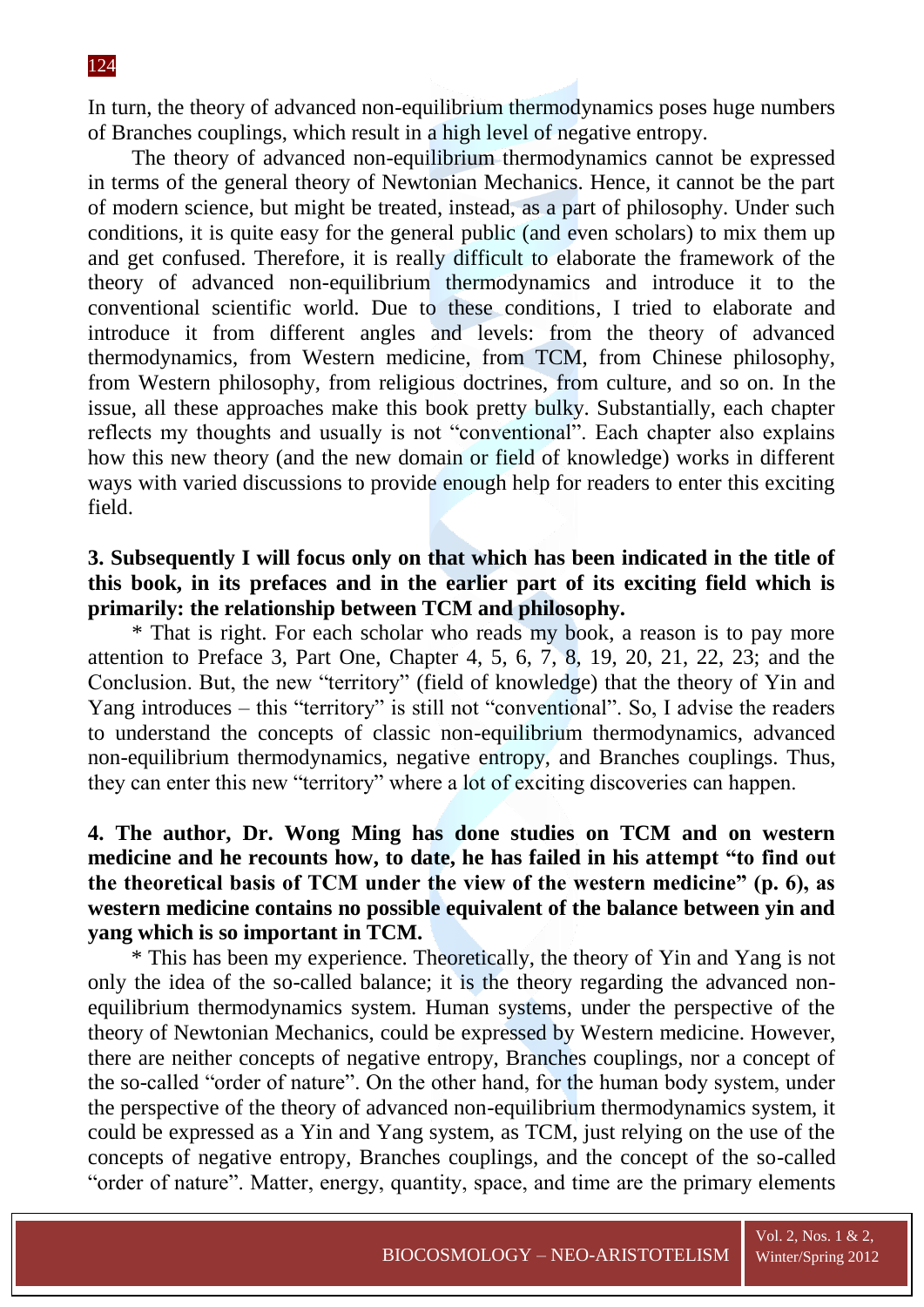for the theory of Western medicine, while negative entropy, free energy, temperature, and Branches couplings are the primary elements of the theory of Yin and Yang, the basic theory of TCM. Theoretically, Western medicine is not able to express the basic idea of the theory of Yin and Yang, nor the essential contents of TCM. However, theoretically speaking, the theory of Yin and Yang could include the contents of Western medicine. Of course, the theory of Yin and Yang has not been developed thoroughly and a lot of work is to be done.

In common understanding, for the West, the human body is a machine, and Western medicine tries to fix and manage this machine. For the East, represented by the Chinese system, the human body is a life system, and TCM tries to reshape and enrich this life system.

### **5. Furthermore, according to him, TCM cannot be fathomed by the application of the normal, traditional (materialistic) scientific approach, based on basic physics, chemistry or mathematics.** .

\* This is true. The human body is considered as an advanced non-equilibrium thermodynamics system, and in this system the existences of *a posteriori* and *a priori* contents take place. However, modern science is based on physics, chemistry and mathematics. Modern scientific approach, therefore, is able to express only the existence of *a posteriori* contents, i.e. the existence of matter, energy, quantity, space and time and their behaviors under other systems with the primary elements of matter, energy, quantity, space and time (a kind of dual rationalism). By contrast, modern science is powerless to explain the existence of the *a priori* contents of advanced non-equilibrium thermodynamics systems, related to huge numbers of Branches couplings, and high levels of negative entropy.

In turn, the theory of Yin and Yang could nicely express the *a priori*, negative entropy, and Branches couplings. In the issue, one approach deals with the existence of *a posteriori* contents (modern science), the other works on the existence of *a priori* contents (the theory of Yin and Yang), and each acts in a completely different "territory" (domain or field of knowledge). Naturally, the theory of Yin and Yang "cannot be fathomed by the application of the normal, traditional (materialistic) scientific approach, based on basic physics, chemistry or mathematics."

### **6. However, he admits that he was profoundly influenced by propositions that were developed by Schrödinger in his book entitled "What is life?" that developed out the concept on negative entropy. He was also equally impressed by Prigogine"s description of "non-equilibrium thermodynamics".**

\* 1) I give very high credit for Schrödinger"s book entitled "What is Life?" and Prigogine's theory of "non-equilibrium thermodynamics". Due to their theories, combined with the idea of Yin and Yang from the "I Ching" and the "Textbook of the Yellow Emperor", and along with studies I had done on TCM, Western medicine, Chinese philosophy, and Western philosophy, I developed and established the theory of advanced non-equilibrium thermodynamics. Finally, I reached the conclusion that the Yin and Yang theory of TCM, indeed, regards the advanced non-equilibrium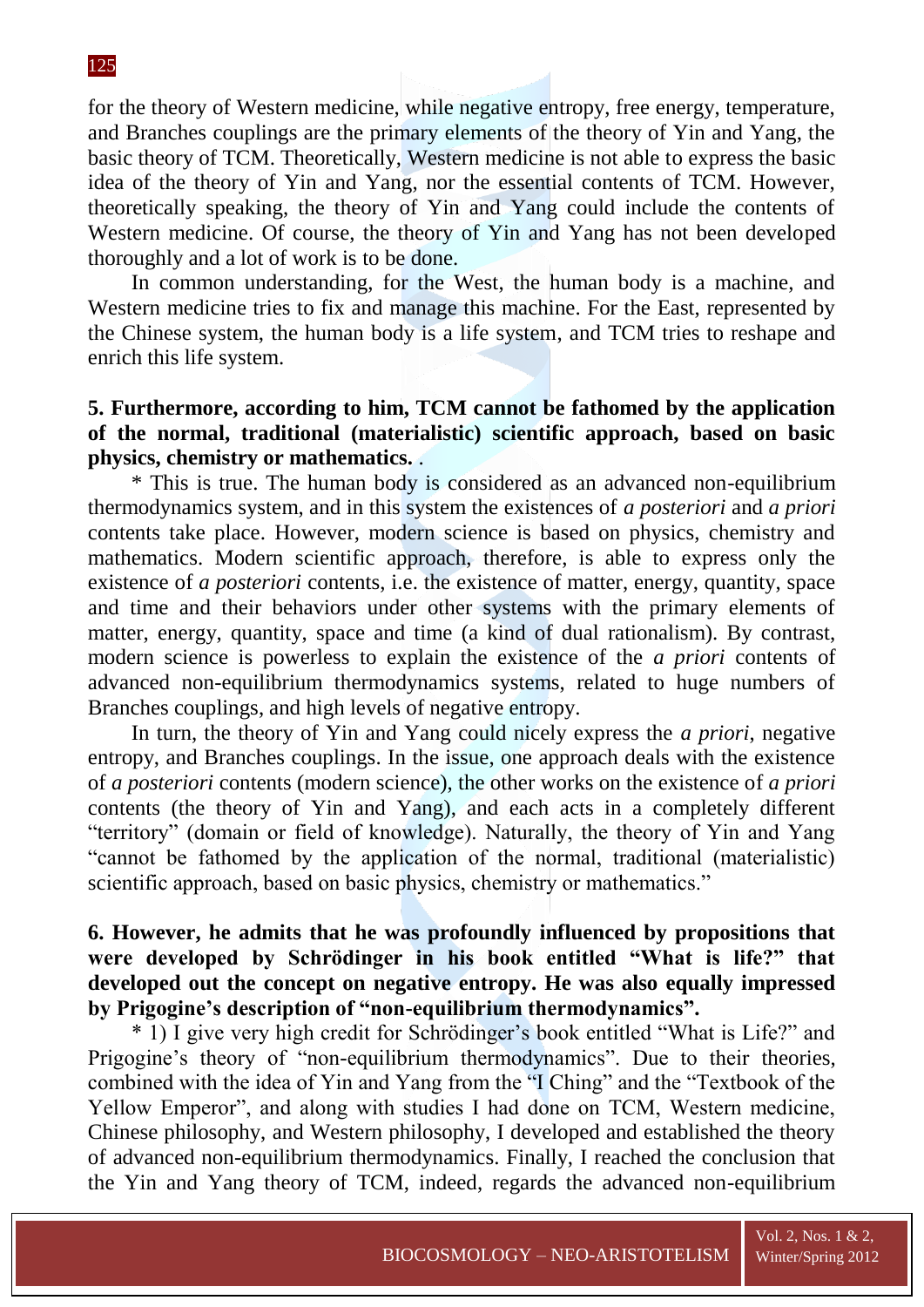thermodynamics system.

2) Prigogine"s theory of "non-equilibrium thermodynamics" is the theory of classic non-equilibrium thermodynamics, while the theory I developed is the theory of advanced non-equilibrium thermodynamics. There is a fundamental difference between these theories: the theory of classic non-equilibrium thermodynamics pursues the Boltzmann conversion and, thus, converts the existence of advanced thermodynamics systems into the system of Newtonian Mechanics, and, by that means, – applying the scientific approach to express the system. Prigogine"s system is characterized by the limited number of Branches couplings, low negative entropy, large number of *a posteriori* contents, and smaller number of *a priori* contents. In the issue, therefore, it could be addressed to modern science. In turn, the theory of advanced non-equilibrium thermodynamics pursues the Boltzmann anti-conversion and relates to the understanding of enormous numbers of Branches couplings, high negative entropy, a lot of *a priori* (immanent, intrinsic) contents, and less *a posteriori* (extrinsic, physicalist) contents; therefore, it could not be addressed to science. (Read attachment 1-1, 1-2, 1-3, 1-4)

Making the conclusion I can say that Prigogine's theory of classic nonequilibrium thermodynamics is treated as a form of science. By contrast, the theory of advanced non equilibrium thermodynamics and the theory of Yin and Yang still are not accepted by modern science.

### **7. Although Wong Ming had referred to these recent sources, he opted to steer from direct contradictions with the proponents of western medicine and therefore, clearly prefers not to assimilate TCM to the status of an accepted science.**

This is true. An advanced non-equilibrium thermodynamics system (characterized by rich Branches couplings, negative entropy, and *a priori* contents), if it is converted by the Boltzmann conversion into the system of Newtonian Mechanics, – it could be revealed only with information loss that jeopardize the constitution of the system. Substantially, the Yin and Yang theory is the theory that correlates with the advanced non-equilibrium thermodynamics system. On the other hand, the theory of Yin and Yang cannot be adequately assimilated with Newtonian Mechanics. (Read attachments 1-1, 1-2, 1-3, 1-4, 1-5, 1-6).

**8. He is trying to advocate that beyond scientific explanations such as that** expounded by Prigogine's models, TCM offers space for a new metaphysical **stance. According to this new theory "the human body is an organic, high order, high negative entropy and "compact" non-equilibrium thermodynamics systems (p. 8). The author goes as far as to say that TCM belong to a "non rationalist view" (p. 9)!** 

\* First of all, this is not the most important issue in this book – to refer the theory of Yin and Yang to a scientific or unscientific approach.

Nevertheless, I still insist that the theory of Yin and Yang is not science (the reason is discussed above), and that it does not belong to rationalism.

#### 126

Vol. 2, Nos. 1 & 2,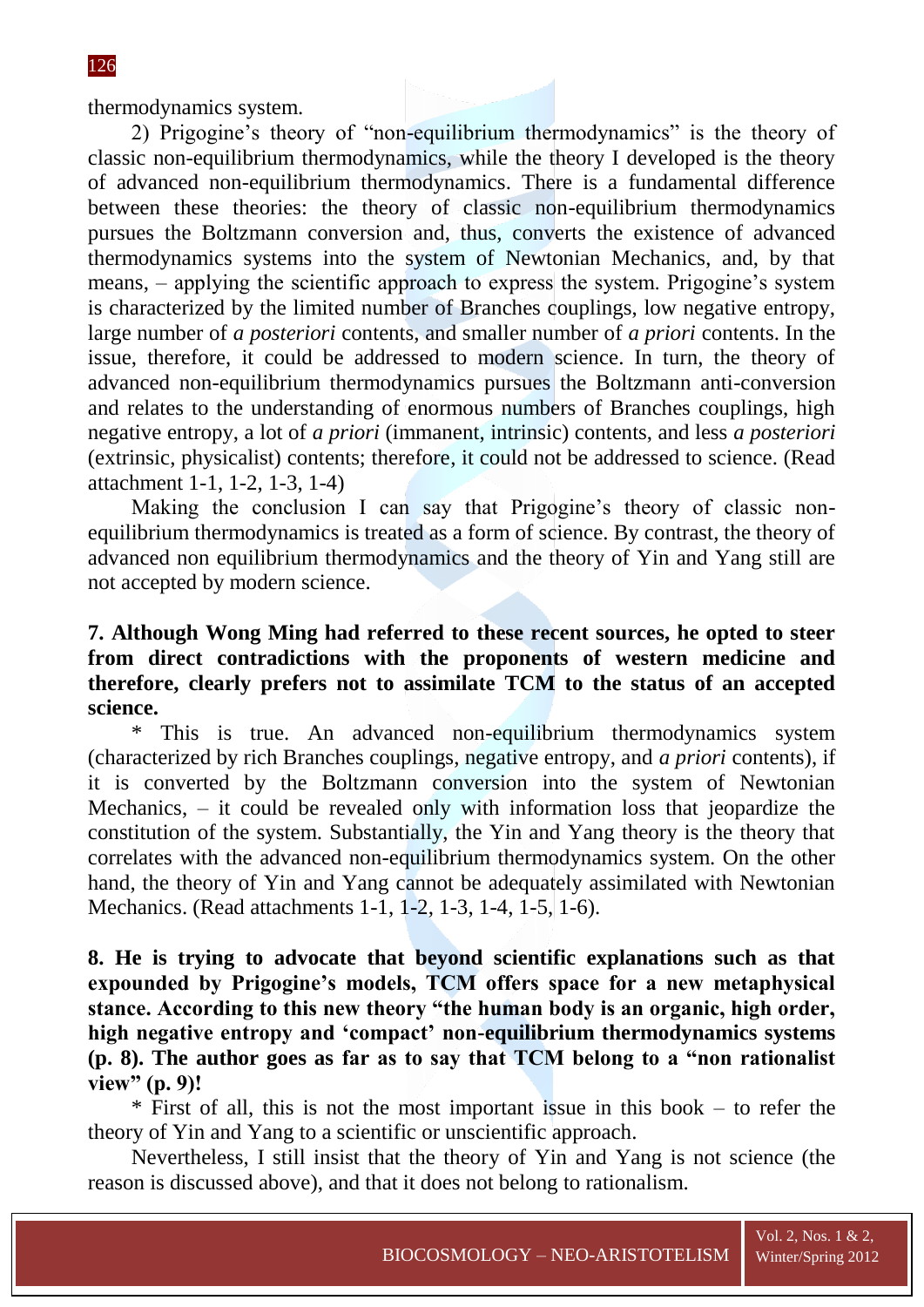When the Axial age began, Western civilization developed rationalism.

From the point of view of thermodynamics, the primary elements (parameters) of a natural system are: negative entropy, free energy, temperature, Branches couplings, quantity (number), space, time, and some other thermodynamics contents; while matter and energy are the secondary elements for the natural system.

I admit that the Western wisdom is dominated by "yang". Naturally, therefore, firstly the notions of matter, energy, quantity (number), space, and time were revealed. Afterwards, on these basic elements, rationalism was constructed – as the mainstream organ of Western civilization. Likewise, rationalism is the philosophical system that relates to the beings of matter, energy, quantity, space, and time, and their rational behaviors (mathematics and logics, empiricism), eventually evolved into science. Here, in the case of non-life systems, rationalism is "completely accountable" to deal with the interrelations between the "cause" and "effect". However, in respect to life systems, rationalism is actually not "accountable", for it does not include the existence of negative entropy, Branches couplings and other *a priori* contents. Thus, modern rationalism has significant deficiencies in relation to life systems. Therefore, concerning the study of a life system, rationalism is not "accountable"; hence it is not reasonable to the full extent.

For the Chinese, their wisdom system belonged to the so-called "yin-yang balance" conditions. They firstly revealed, herein, the beings of free energy, negative entropy, temperature, Branches couplings, and some other thermodynamics contents. Relying on these basic notions (i.e., their equivalents), the reasonable non-rationalism was constructed and, further, developed into the mainstream organ of Chinese civilization.

The theory of Yin and Yang and the Chinese cultural system on the whole makes possible the understanding of the "cause and effect" interrelations and makes "accountable" the primary elements: free energy, negative entropy, temperature inasmuch as the interrelations, Branches couplings, some other thermodynamics contents, and their advanced non-equilibrium thermodynamics behaviors. However, because this domain is not modern rationalism, I call the approach of Yin and Yang theory as non-rationalism. In turn, inasmuch as herein "cause" and "effect" relationship also becomes "accountable", therefore I call this approach as *reasonable non-rationalism*. This is precisely the origination of the term "reasonable nonrationalism". Substantially, based on the primary perception of negative entropy, Branches couplings and other *a priori* elements, the theory of Yin and Yang could plough out the secondary basic notions of matter, energy, quantity, space and time. In this way, in relation to the life system, the theory of Yin and Yang brings about "accountability" of the interrelations between the "cause" and "effect" under study. Likewise, it is actually "accountable" for the non-life system, although it needs the elaboration of proper paths to make it so.

Significantly, "rational", "accountable" and "reasonable" are not the same. Some rational things might be not reasonable and accountable. Some reasonable and accountable things might be not rational. Many people could get confused by this fact. In the domain of philosophy, however, we should try to clearly differentiate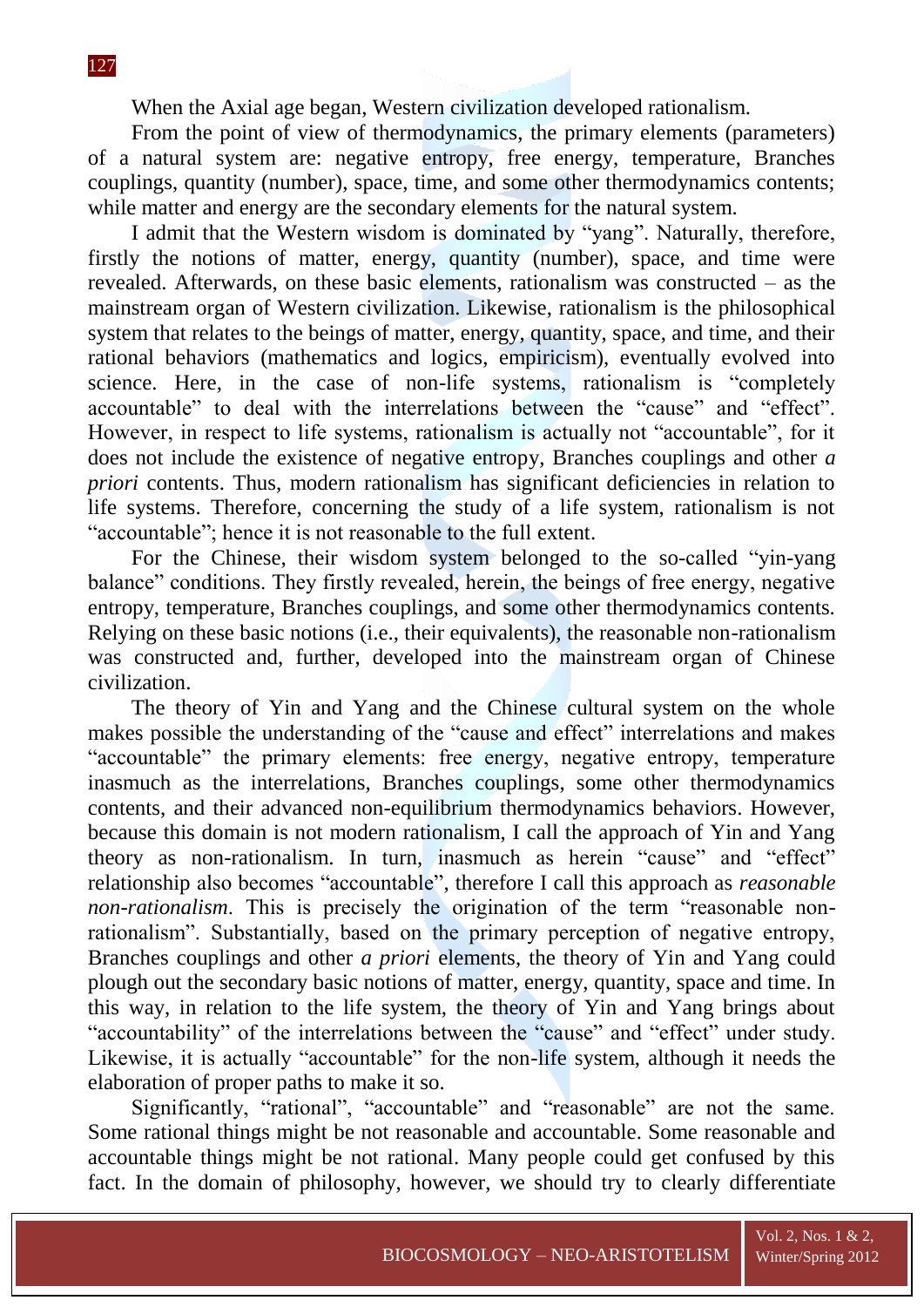them.

Elucidating the notions "accountable" and "reasonable", I want to emphasize two standards: 1) modern rationalism serves for the study of non-life systems (Junior standard); 2) reasonable non-rationalism serves for the study of life systems (Senior standard). In accordance with the respective domains they belong to, we also might arrive at the conclusion: the Junior standard is a subset of the Senior standard.

Non-rationalism appears from a big "empty space" (or "empty field"), wherein modern rationalism and science are unable to treat life systems.

Non-rationalism includes existentialism, the theory of vitality, religious doctrines, part of the language philosophy, the moral and ethics issues in philosophy, and so on. Conventional philosophy treats it as non-rationalism; however, the theory of Yin and Yang exists exactly in this domain. Actually, the theory of Yin and Yang is the reasonable non-rationalism, for, it is accountable; while other forms of nonrationalism are not accountable. Thus, the "empty field" which is beyond the domain of rationalism – this field might be treated as a metaphysical domain that includes the theory of Yin and Yang.

**9. Throughout his medical practice in the west, Wong Ming acknowledges that he had resorted to TCM (such as herbal prescriptions) for his patients and recognizes that "the treatment results turned better" (p. 9). But he holds fast to his conviction that these therapeutic successes do not fall in line with a rationalist point of view: "The TCM is not the knowledge of science, it is the knowledge of philosophy, it is a kind of metaphysics" (p. 10). "This book is about the knowledge of a kind of non rationalism" (p. 11).** 

\* TCM is based on the theory of Yin and Yang, but it is also a practice that includes some experience, too. So, TCM and the theory of Yin and Yang are slightly different. TCM includes a part that is based on the theory of Yin and Yang and a part that is based on experience; the former is the major, essential part, and the latter is the minor, not essential part. The theory of Yin and Yang realizes reasonable nonrationalism; its standard for accountability is based on the Senior standard. The minor part (that is based on experience) has the standard for accountability that is based on the Junior standard.

### **10. I totally disagree on this concept. If TCM contains therapeutic value, which seems to be the case, then it can be classified under what is commonly called "scientific" or "rational" knowledge where, since the time of Aristotle, the same causes have been found to give reproducible effects.**

\* As we know, the criteria of science are: 1) foundation on mathematics and logic, 2) reproducibility of the results; and 3) falsifiability.

The theory of Yin and Yang applies its own methodological approach. Its standard of accountability is not based on mathematics and logic, and not on rationalism under the Junior standard of accountability; but it relies on the advanced thermodynamics. Substantially, the theory of Yin and Yang could neither be repeatable nor falsifiable, because Branches couplings have *a priori* essence; they are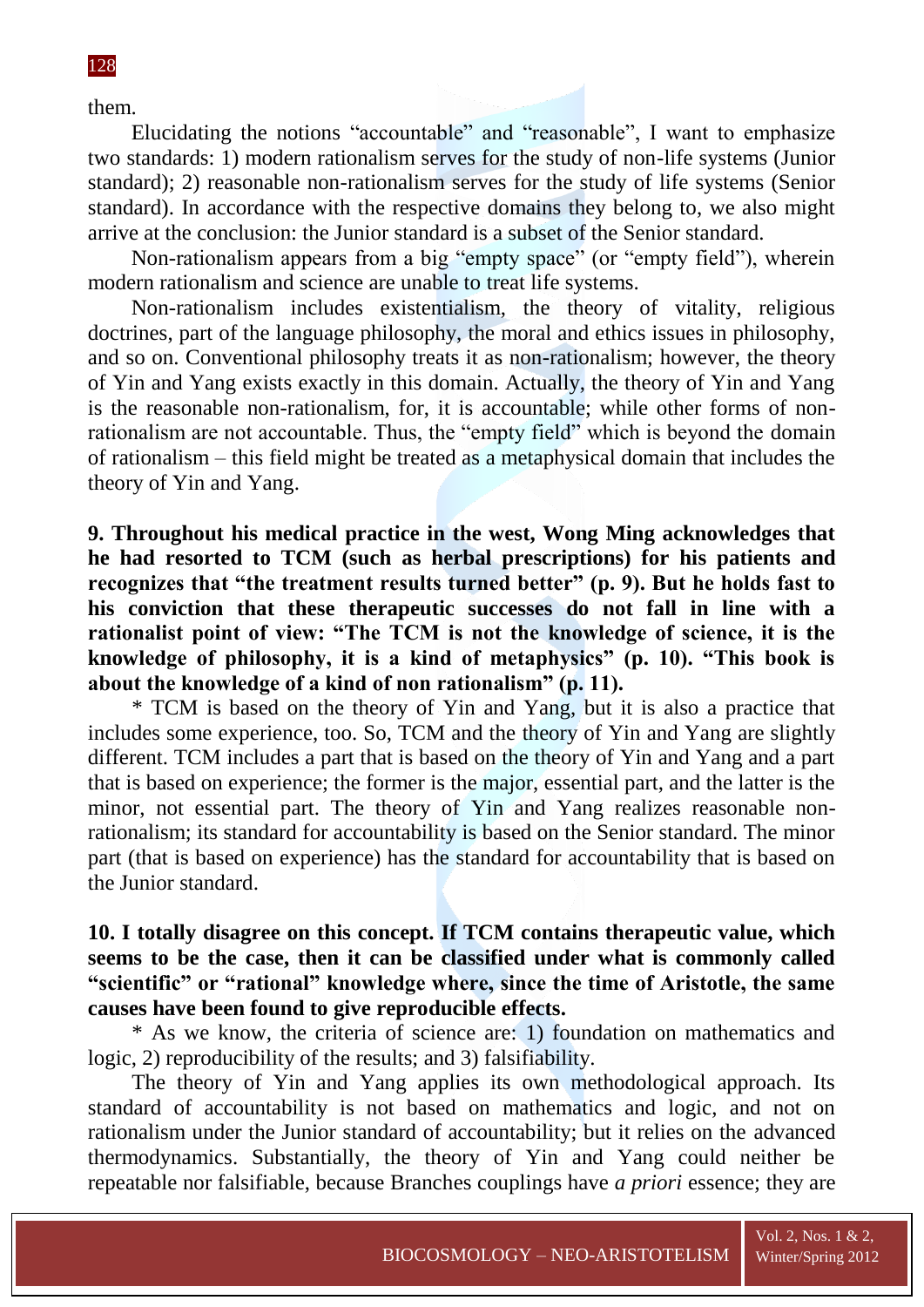129

not observable in the experiment, as well as not regular and not randomized. So, for TCM, the part that is based on the theory of Yin and Yang is not science, and this is the major, essential part of TCM. For TCM, there is another part which is based on experience; this part could belong to rationalism and science, but it has the minor, not the essential significance. In my book, "Traditional Chinese medicine and Metaphysics", I examined this major part of TCM.

An essential moment is that both rationalism and reasonable non-rationalism can yield accountable outcomes. Consequently, accountable outcomes come from both rationalism and reasonable non-rationalism, and not exclusively from rationalism.

Creation of the rationalist exploratory approach wherein the criterion of the truth is both sensory and intellectual was the great achievement of Aristotle"s philosophy. However, Aristotle's philosophy might imply more than that.

In Aristotle"s original philosophy, its idea of reason, the theory of causality was quite general and broad. It consisted of four parts (from my point of view):

1. Material cause – "*causa materialis*" (in our modern understanding – "material composition");

2. Formal cause – "*causa formalis*" – "the structural-morphological organization" (the program for formation);

3. Efficient cause – "*causa efficiens*" – "the driving force for 1. Material cause, and 2. Formal cause;

4. Final cause – "*causa finalis*" – "purposeful or telic causality" (causality for summarizing and assessment).

This was a generous idea; it could be likewise translated into:

1) Primary elements;

2) Forming;

3) Driving forces (causes) and their effects (products);

4) Accountability (accountable interrelations between causes and effects);

Aiming at accountability and assessment of causes and effects we might rely at (construct) the two frameworks:

1. Mechanics view – based on the observation and study of things "from outside" (i.e. of non-life systems that have no negative entropy);

2. Bio-view – based on the observation and study of the subjects of life "from inside" (i.e. of life systems that have high negative entropy).

To study these issues in detail, using the framework stated above, we have:

1) Mechanics view:

A. *Primary elements*: matter, energy, quantity (number), space and time (any system consists of these basic elements);

B. *Forming* – how matter, energy, quantity (number), space and time work together to form more complicated systems (their physical activity and chemical reactions under the role of physical substances, creating different forms);

C. *Efficient* – how does the system (composition) behave inside and outside, applying the concept of energy;

D. *Final cause* – the issues of accountability and reproducibility: interrelations between causes and effects; the system's constitution; completeness of the system.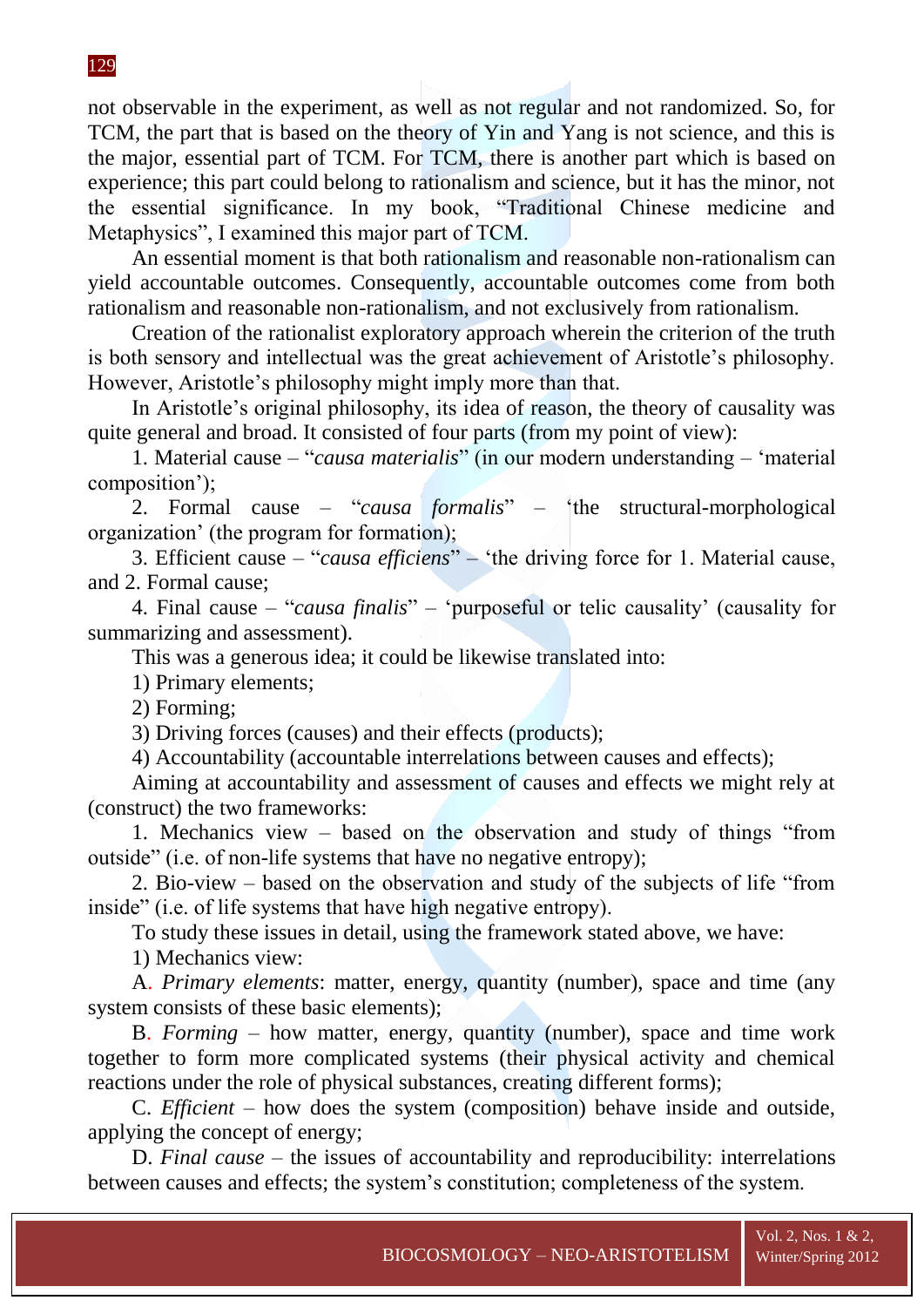In summary, mechanics view deals with matter, energy, quantity (number), space and time as the primary elements, with their behaviors that is based on Newtonian Mechanics; and which constitute the system. Finally, the system becomes measurable and accountable due to our analysis and summarizing of its causes and effects.

Herein, I also draw a parallel with four types of causality in Aristotle's philosophy, which I call "Aristotle"s Conventional Cosmology" and "Aristotle"s Conventional Rationalism", as well as the Junior standard of accountability.

2) Bio-view:

A. *Primary elements*: free energy, negative entropy, temperature, Branches couplings, some other thermodynamics contents, quantity (number), space and time; also including secondary primary elements – matter and energy. Any life system consists of these basic elements;

B. *Forming* – how free energy, negative entropy, temperature, Branches couplings, some other thermodynamics contents, together with matter, energy, quantity (number), space and time work jointly to form more complicated systems. The special issues deal with thermodynamics activity, triggered by the inflow of external negative entropy, with the mobilization of Branches couplings inside the system, within the laws of thermodynamics. The special issue is also the evolution of thermodynamics systems: from classic thermodynamics systems – to classic nonequilibrium thermodynamics systems, further – to advanced non-equilibrium thermodynamics systems: and, ultimately – to intellectual advanced non-equilibrium thermodynamics systems (my conception is a type of this system);

C. *Efficient* – how this system (composition) behaves inside and outside, applying the concept of free energy;

D. *Final cause* – the constitution of the system, including the issues of interrelations between causes and effects, and of reproducibility and completeness of the system.

In summary, Bio-view deals with the primary elements of free energy, negative entropy, temperature, Branches couplings, some other thermodynamics contents; together with the secondary elements of matter, energy, number, space and time, and their behaviors within the realm of thermodynamics (precisely of the advanced nonequilibrium thermodynamics). These existences constitute thermodynamics systems, evolving eventually to the life system.

Essentially, Bio-view corresponds with the treatment of Aristotle"s philosophy – "Aristotle"s Biocosmology", herein in the form of reasonable non-rationalism.

In general, this is the Senior standard of accountability, wherein "*the same causes have been found to give reproducible effects*".

In the contemporary Western world, its everyday life conditions and daily practices, people interaction with the outside world (objectivity) lack negative entropy. Under the constant pressure of survival and development (that is well disclosed in the concept of Heidegger), and, additionally, due to domination of the Western world by "yang" (from the point of view of Yin-Yang nature), Western people adopted rationalism first. Therefore, through inherent nature, the Western

### 130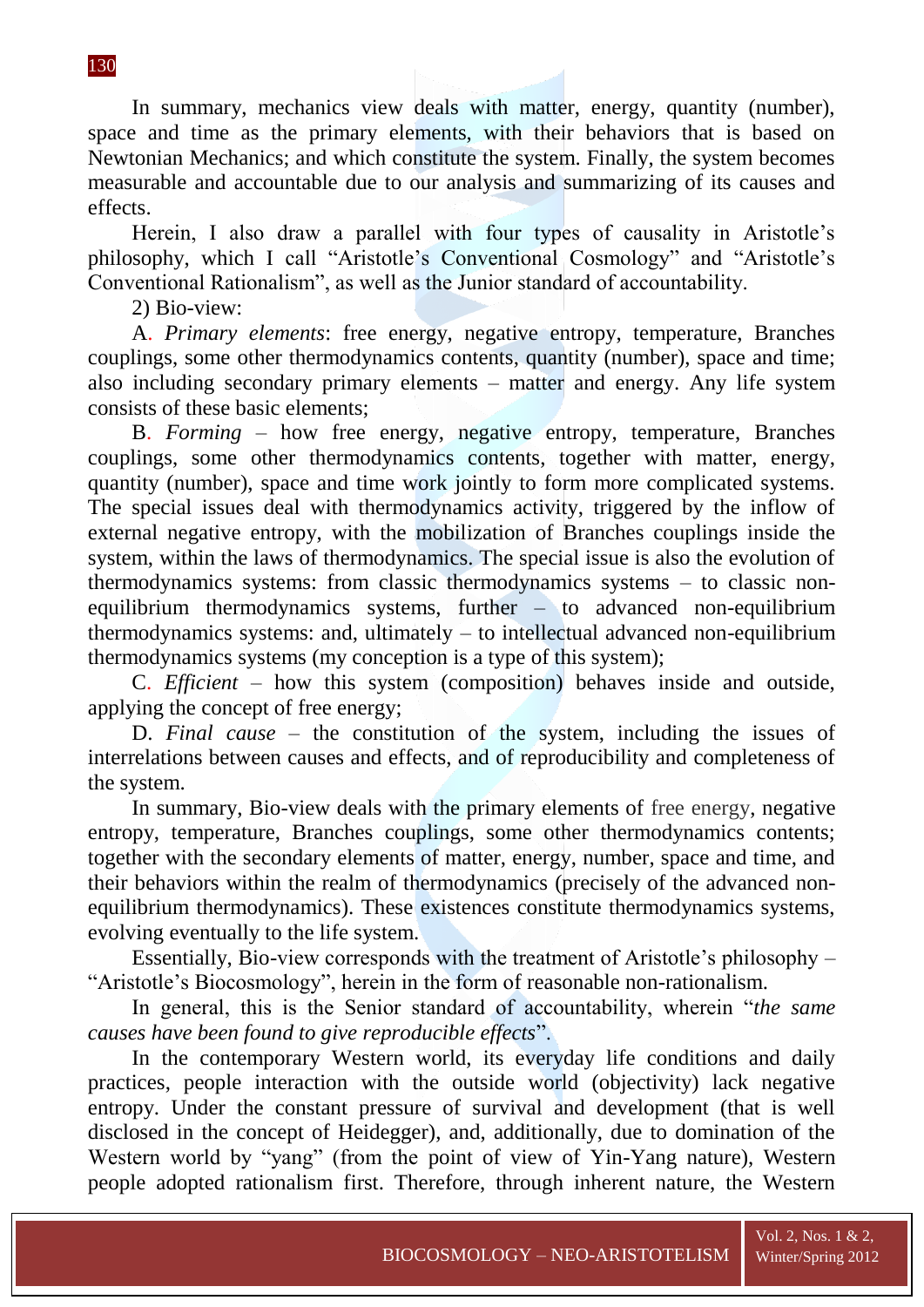131

culture originated and developed rationalism, and, on this basis, further Newtonian Mechanics, physics, chemistry, mathematics, industry, technology, and modernism (and so on) naturally appeared. Since the time Newtonian Mechanics emerged, rationalism (i.e. "Conventional Rationalism") got a huge boost and became the mainstream of Western philosophy – the dominant idea for accountability and reproducibility. In turn, naturally, reasonable non-rationalism had ceased to be the leading organ in culture – was no longer the Senior standard for accountability and reproducibility

By contrast, Chinese culture, according to their Yin-Yang nature and perception of the world on the basis of "Yin and Yang balance" – the major part of Chinese culture was (is) constituted by reasonable non-rationalism, while the minor part – by rationalism ("Conventional Rationalism"). This is the puzzle of China for the Western mind. How could the Chinese system, which to a lesser degree used this rationalism, develop quite an impressive civilization? However, the answer is clear: Chinese culture followed reasonable non-rationalism as the major way of the world cognition, and which (reasonable non-rationalism) is not less powerful than conventional rationalism.

In the Western world, rationalism currently dominates while reasonable nonrationalism is deep in secondary roles. This is a normal state of affairs in respect to the study of non-life systems, but regarding life systems – this disposition certainly causes problems and, even, disasters (we regularly watch these unfortunate effects throughout the world).

Reasonable non-rationalism might be just one way out of this situation – to use the methodology of the Senior standard for accountability (reproducibility) of the processes under study. This perspective ought to be realized precisely with the agency of the Biocosmological Association – for the study of life systems, based on the four-causal original aetiology of Aristotle. This form of neo-Aristotelism pursues the right methodology (based on the original Aristotelian aetiology) and the right sphere of research (life systems), and, thus, might develop the right results to revolutionize the current philosophy and science. I do appreciate this route of development.

I also claim that there is a close relationship between the theory of Yin and Yang (which I try to rationalize on the basis of the theory of advanced non-equilibrium thermodynamics), and the theory of Biocosmology – a form of neo-Aristotelism that is based on the four-causal original aetiology. I consider that the theory of Yin and Yang could provide a valuable contribution to Biocosmology, and, in turn, Biocosmology could be the best showcase for the theory of Yin and Yang. I look forward to work together and approach fruitful results in our collaboration.

### **11. Then TCM have to be called a rational system, which means a system that can be described by a clear succession of arguments (similar to the ones listed in this book), even if the theoretical basis of TCM remains (up to now) different from the (present) basis of western medicine.**

\* Accountability cannot be rational (if we take into account the "conventional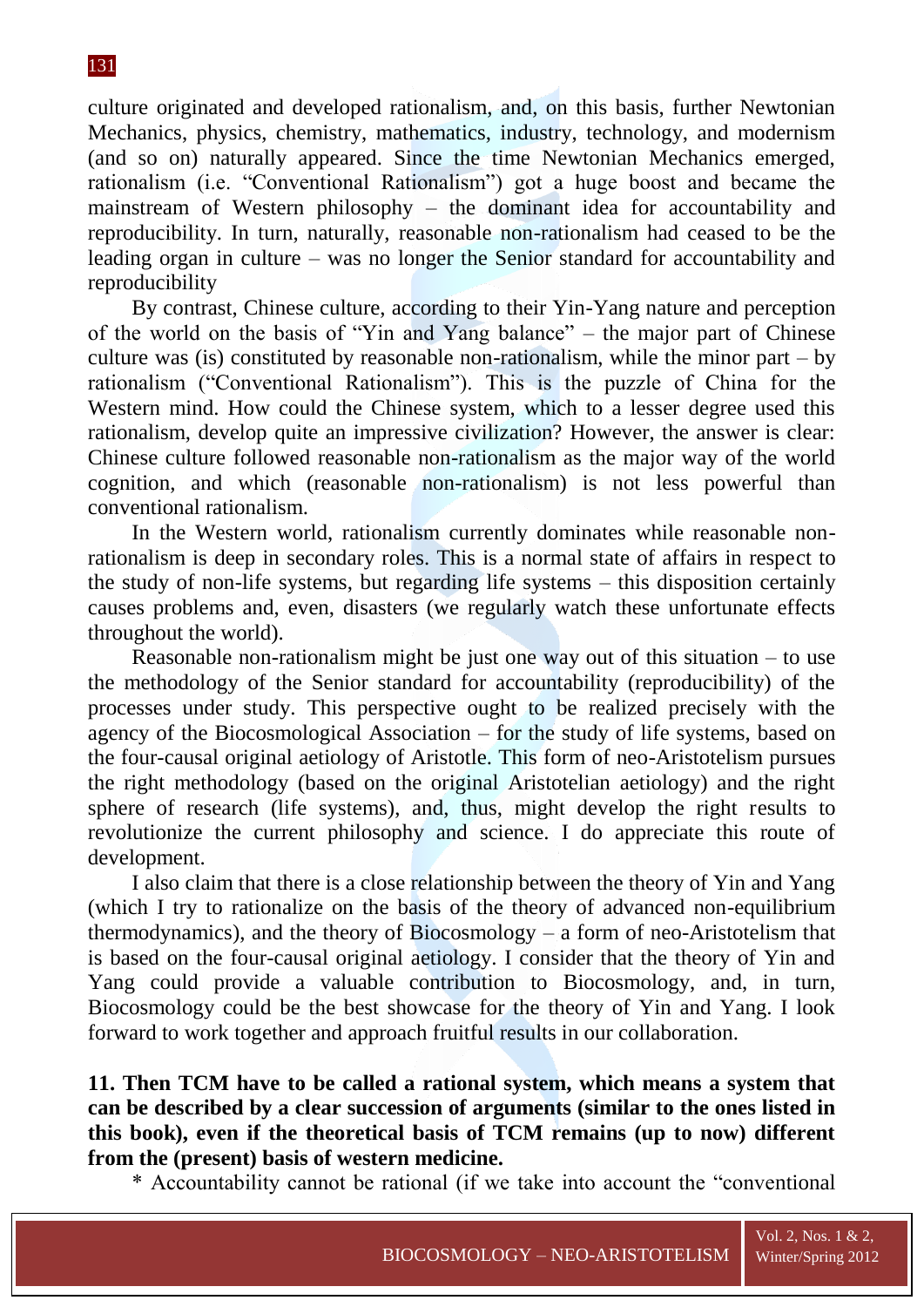rationalism").

Here are two more examples. Cardizem (the trade name of diltiazem) is considered to be an effective anti-hypertension medication. It efficiently lowers high blood pressure. Hence, according to rationalism, control of blood pressure at low (normal) values can be treated as the positive factor for the increase in life expectancy. However, the results turned out to be quite the opposite, leading to the decrease in life expectancy.

In general, in modern medicine, many specialists advocate EBM (Evidence Based Medicine), including the problem of increasing the patient's duration of life. To my mind, however, EBM is rather a tentative method, not a means for the thorough solution of problems. Exactly the introduction of the TCM approach into Western medicine could bring about the sought-for results. Indeed, from the viewpoint of the theory of advanced non-equilibrium thermodynamics, Cardizem is good at the physical level of being (in the light of Newtonian Mechanics), but it is harmful at the metaphysical level of being (in the light of the advanced nonequilibrium thermodynamics), inasmuch as it causes Yin and Yang imbalance and, thereby, early patients deaths.

Another example is the Pray therapy. From the viewpoint of rationalism, Pray therapy is naturally inactive at the physical level. Then, how can it be effective? In other words, the Pray therapy is not accountable from the modern rationalist standpoint. In turn, based on the theory of Yin and Yang, we might explain that the Pray therapy can decrease the "Fire of the Metaphysical Liver", and thus can help the patient"s anxiety. Therefore, now, it becomes accountable (explainable) by virtue of the means of reasonable non-rationalism.

These two examples show that there are cases when the life system (and its wellbeing) cannot be explained by modern rationalism, but becomes accountable by virtue of the theory of Yin and Yang. In other words, as regards the issues of accountability, although "*TCM does not have to be called a rational system*" (from the standpoint of modern rationalism), the means of TCM and the theory of Yin and Yang appears to be efficient in the field that is beyond the domain of modern rationalism.

**12. This is not the first case in scientific history when a phenomena that appears "non-rational" beside the state of science at a given time, finally had a proper (rational) explanation. Movements of the planets in space, epidemics like the plague during the Middle Ages, the reason why children resemble their parents, similarities between monkeys and human beings (I will revert to the Darwinian theory in the latter part) and the alchemy of transforming lead into gold, had all been considered, at a certain moment, as non-rational observations or assumptions, before eventually given each, a logical, rational explanation.** 

\* I can distinguish three kinds of "non-rational" within the so called "nonrational – the thing unknown":

1) First, some non-life systems (that lack negative entropy), mentioned above by Prof. Chapouthier – were the unknown non-life phenomena because of their high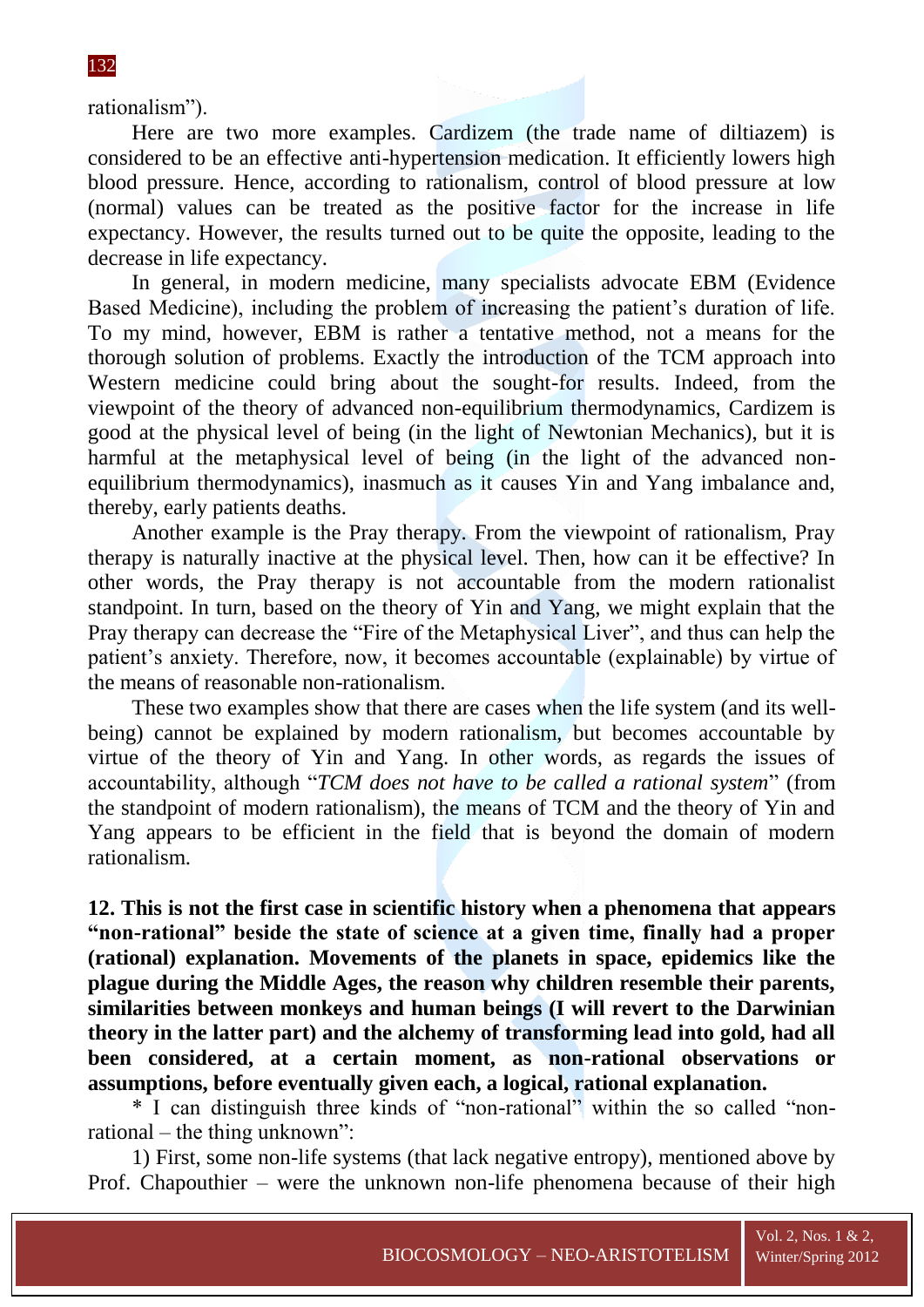complicacy that could not be understood in full by science, and were considered as "non-rational". Lately, they became accountable for the rational approach, and, thus, rationalism has expressed a lot of opportunities for the comprehension of these systems.

2) Second, if a system under study is the life system which has rich Branches couplings and which is the "*a priori*, not on site, not regular and not randomized" whole system. Therefore, a life system is not the object for a rationalist approach. At the same time, dealing with some issues of life systems, physics plays a major role in the assessment of their causality and accountability. In this way, rationalism does have enough resources to explore life systems. Therefore, as it was stated above, some parts of the system are accountable at the physical level of being, and some parts (that are involved into the metaphysical level of being) are not accountable.

3) Third, here we deal with the level of a life system wherein the metaphysical being plays a major role in its causality. Substantially, this level is characterized by high negative entropy. It can be exemplified by the "order of nature" wherein the Branches couplings have the absolute domination. In respect to these systems, rationalism is unable to bring about worthy results.

The theory of Yin and Yang belongs to the third type. TCM belongs to the third type too. At the same time, both theories do not belong to the first type of non-life phenomena.

Therefore, the expression "*finally had a proper (rational) explanation*" fully corresponds to the first type of non-life systems, and partially relates to the second type of life systems (and can prevail in those with a major physical role). However, in relation to the third type of life systems (with a major metaphysics role) – it could not prevail in principle.

### **13. Science acknowledges the observation of reproducible data, and thus TCM clearly has a place in science, whereas scientific theories, which can evolve (improve) along the passage of time, allot a larger space to metaphysics. But both movements – observation and theorization – are connected.**

\* Here, Prof. Georges Chapouthier mentioned "*the observation of reproducible data,*" implying the approach of empiricism.

In this respect, I might propose two kinds of observations that could have reproducible results.

1) For empiricism in Western philosophy, the observable phenomena are: matter, energy, quantity, space, time or their derivatives. The process of theorization is realized by mathematics and logic, which are the main constituents of rationalism.

2) For TCM, and the theory of Yin and Yang, the observable phenomena are: negative entropy, free energy, temperature, Branches couplings, and other thermodynamics parameters; while matter, energy, quantity, space and time are not the subjects of study. The process of theorization is correlated with the theory of advanced non-equilibrium thermodynamics (but is not based on mathematics and logic) – this is the reasonable non-rationalism.

Prof. Georges Chapouthier commented, "*Science acknowledges the observation* 

Vol. 2, Nos. 1 & 2,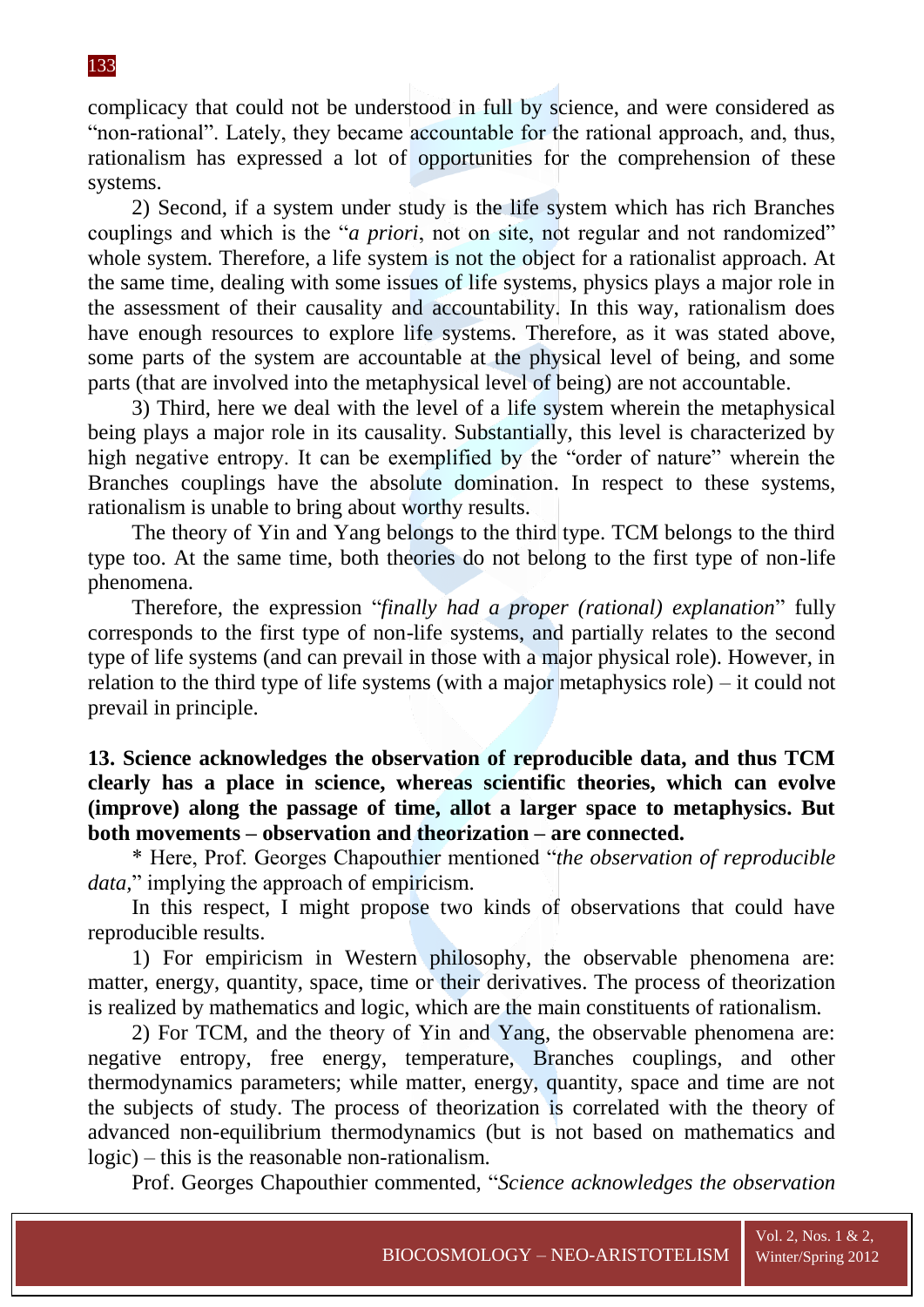*of reproducible data, and thus TCM clearly has a place in science*,"…"*observation and theorization - are connected*". This concept indicates that all theories which may have reproducible data must be referred to science, implying that TCM must be in accord with rationalist theories and science on the whole.

That is not true. Rationalism leads to reproducible data, and reasonable nonrationalism also provides reproducible data. I could say more, reasonable nonrationalism can yield even higher levels of reproducible data. Nevertheless, firstly, we need to understand the difference between rationalism and reasonable nonrationalism on the issue of reproducible data.

Still, a common trend exists both in the West and, even, in China: many people, including scholars do not make any distinction between them. Most believe that all theories that have reproducible data actually relate to rationalism and science. This misleads people and could result in bad consequences. My differentiation of these two distinct approaches is given above.

### **14. The fact that TCM mimic some data of modern physics, such as Prigogine"s thermodynamics, leads us to consider that an explanation that is compatible to both western and eastern metaphysics, is probable.**

\* Inspired by the ideas of Schrodinger and Prigogine (of the theory of nonequilibrium thermodynamics), I developed the theory of advanced non-equilibrium thermodynamics (in correspondence with the theory of Yin and Yang). As discussed above, my theory is essentially different from Prigogine"s theory of non-equilibrium thermodynamics. The distinctive essence of my theory is a great number of Branches couplings, high levels of negative entropy, as well as the "*a priori*, not on site, not regular and not randomized" essence. In the issue, this theory cannot be compatible with a system of Newtonian Mechanics. Consequently, it cannot be compatible with modern science and rationalism. Therefore, I consider the theory of advanced nonequilibrium thermodynamics as intrinsically metaphysical and philosophical.

Prof. Chapouthier"s thesis is valuable: "*an explanation that is compatible to both western and eastern metaphysics is probable*". That is a wise and valuable idea; and, likewise, exactly what I try to do. However, in current circumstances, from the point of view of modern philosophy of language – this time is yet to come. Still, the main conceptual systems of the East and West are profoundly different. The primary elements typical for the Western thinking are: matter, energy, quantity, space, time and their interrelations within Newtonian Mechanics. By contrast, the main primary elements for the Eastern thinking (represented by the Chinese system) are: negative entropy, free energy, temperature and space; in terms of thermodynamics – this is the advanced non-equilibrium thermodynamics. They are profoundly different and incompatible, and in our current time we are unable to unify them. However, hopefully the interconnection between the theory of advanced non-equilibrium thermodynamics and the theory of Yin and Yang could build the bridge between the Western and Eastern systems of thought.

However, this expected result is possible exclusively if rationalism (Junior standard) is regarded as a subset (constituent part) of reasonable non-rationalism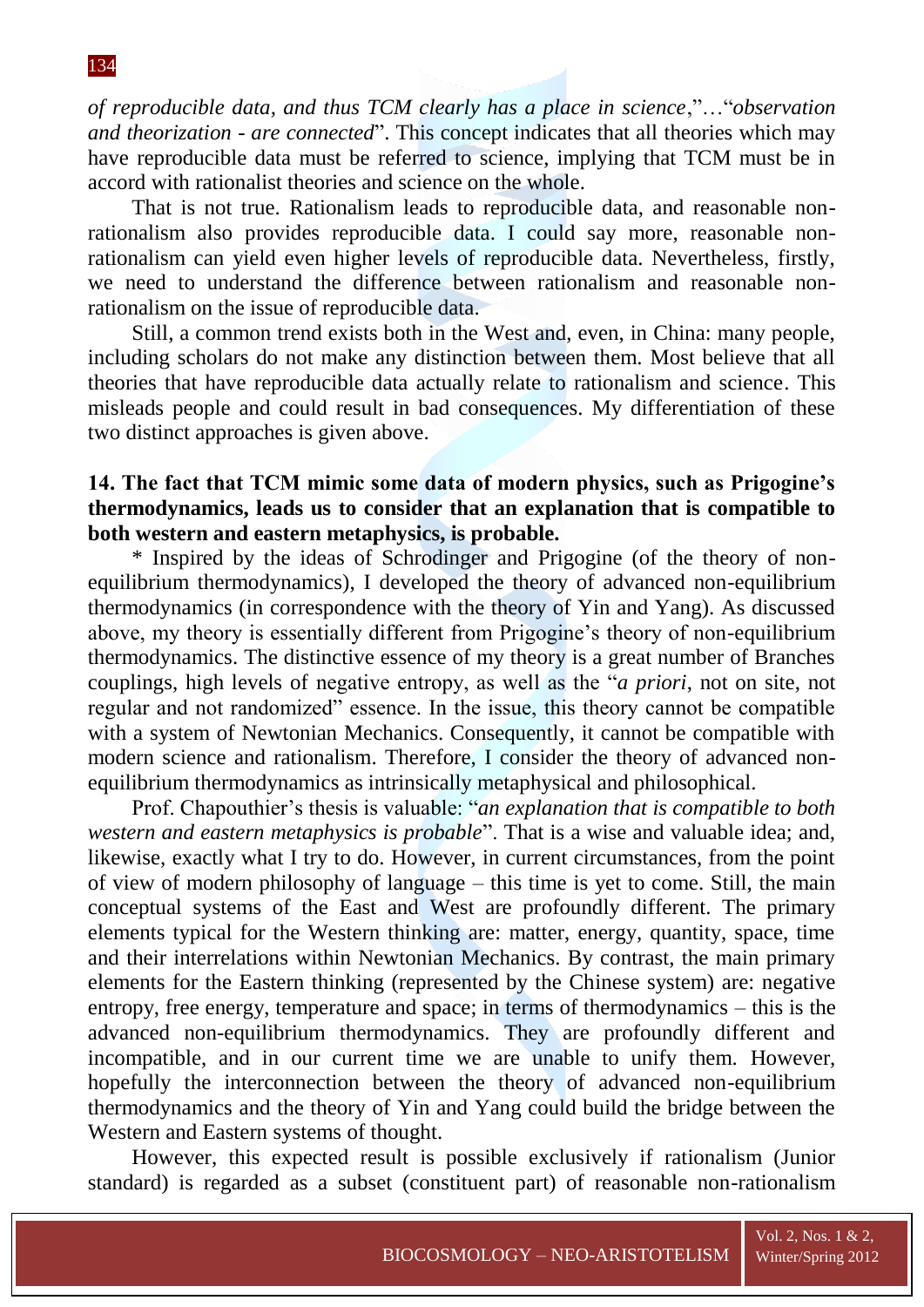(Senior standard). In other words, the sought-for result is achievable in a form of the integration of modern rationalism into the proposed reasonable non-rationalism, but not in modern understanding of the integration as a form of the takeover of reasonable non-rationalism into modern science and conventional rationalism.

## **15. In his book, "La Methode", Edgar Morin, a modern day French philosopher of complex systems, takes the example to the yin/yang balance in TCM as a theoretical model of order and harmony including antagonistic properties, which would perfectly fit a modern (western) description of complexity.**

\* "La Methode" by Edgar Morin is certainly a really interesting work. This book will undoubtedly become the subject of my next study. The point is, however, that when Western scholars explore the ideas of the Chinese system, they usually study it from the viewpoint of Western philosophy which is still based on the theory of rationalism (the theory of generalized Newtonian Mechanics); or with the idea of dialectics, moral doctrine and so on. But the wisdom of the Chinese system is beyond these domains of knowledge.

The Chinese system (the theory of Yin and Yang) is the theory that relates to the system of advanced non-equilibrium thermodynamics. It studies the "*a priori* substances which are not on site, not regular, and not randomized"; and it regards high negative entropy and rich Branches couplings. I am afraid that the theory of complexity does not have enough resources to adequately explore such a system that involves *a priori* substances, negative entropy, and Branches couplings. I hope and encourage Western scholars to apply the theory of advanced non-equilibrium thermodynamics to explore the Chinese system, including the theory of Yin and Yang. If they do so, some amazing things (discoveries) can be brought to their mind.

### **16. I thus reject the reference to "non rationality" as claimed by the author. Art, poetry, fantasy and dreams entail non-rational activities. TCM does not seem to belong to this non-rational manifestation. Indeed "the Chinese system is a system with profound wisdom" (p. 12). I believe that this profound wisdom is rational.**

\* As it follows from the above, the theory of Yin and Yang and the theory of advanced non-equilibrium thermodynamics are equivalents (from the methodological point of view). In the advanced non-equilibrium thermodynamics system, Branches couplings are the dominant existence, which is *a priori*, not on site, not regular and not randomized. But the system still poses statistical properties. It lacks the three criteria of science: 1) foundation on mathematics and logic, 2) reproducibility of the results; and 3) falsifiability. From this standpoint, it is not a scientific approach and not the rationalism. (Book, Part One, Chapter 4)

For accountability, there are two standards: 1) the Junior standard, which is based on rationalism – the framework of Newtonian Mechanics, and 2) the Senior standard, which is based on reasonable non-rationalism – the framework of advanced non-equilibrium thermodynamics. As I tried to previously substantiate (chiefly in respect to accountability), the advanced non-equilibrium thermodynamics and the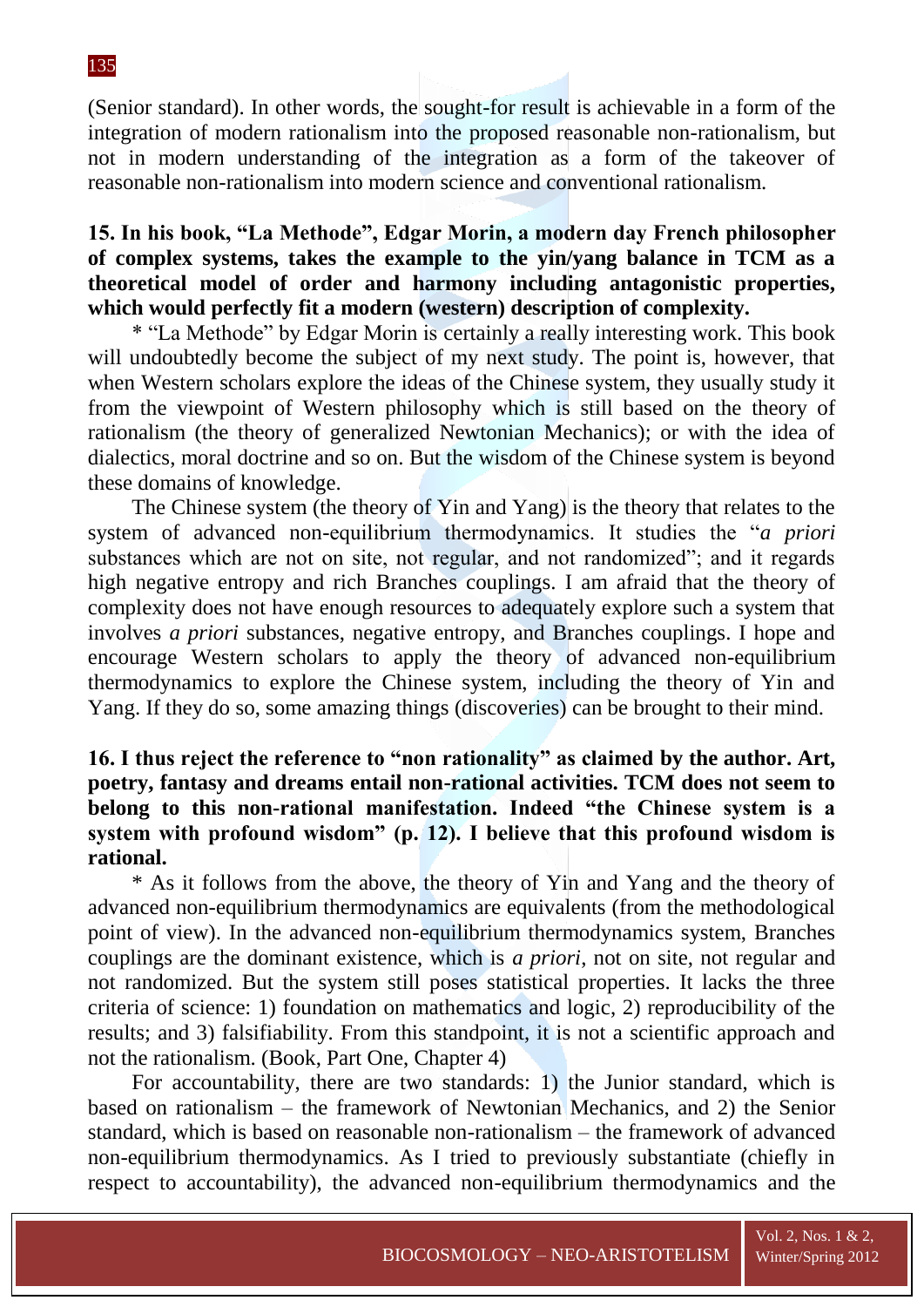theory of Yin and Yang (based on the reasonable non-rationalism) is more fundamental than Newtonian Mechanics (based on conventional rationalism). That is why I say that it is the profound wisdom. In all cases, effectiveness means accountability; but it does not necessarily mean rationalism. As regards to accountability, reasonable non-rationalism is more fundamental than rationalism. At the same time, in relation to non-rationalism, there are different levels of reasonableness. The theory of Yin and Yang has high levels of reasonableness, art has middle levels of reasonableness, and fantasy has low levels of reasonableness. So, from the viewpoint of the Senior standard of accountability, the theory of Yin and Yang is completely accountable, art is partially accountable, and fantasy is completely not accountable.

## **17. Besides this (important) reservation, the book does have a dual interest for readers: a detailed analysis of the different techniques of TCM, as mentioned earlier, and also an interesting description of the metaphysical framework currently underlining TCM. Provided however eastern and western metaphysics are conceived for what they are: two likely compatible stances which have yet to find common concepts.**

\* That is the main purpose of my book. Representation of the TCM"s metaphysical framework is quite difficult, for, it needs a lot of substantial and thoughtful work. Prof. George Chapouthier gave this framework a positive assessment, and I deeply appreciate this relation. Immediately, I am glad to start the preparation of the new work that would deal precisely with the issues stated by Prof. Chapouthier, and which could contribute to a more clear perception of the metaphysical and methodological bases of the advanced non-equilibrium thermodynamics (and, through that basis, – of the theory of Yin and Yang, and TCM).

## **18. I would like to conclude with another final and important philosophical criticism, based on Darwin"s theory. It would indeed be a mistake to refuse eastern points of views in the name of (present) western scopes, and, on this score, the author is right. But it would be also wrong and dangerous, in the name of eastern scopes, to suppress western stances, like what the author does.**

\* Here, I would like to say that I do not underestimate rationalism and the Western system of knowledge on the whole. Due to rationalism, and Newtonian Mechanics (generalized Newtonian Mechanics), different kinds of natural energies were introduced into the life of society. These natural energies realized a rich inflow of external negative entropy into the life of human society. All this greatly lifted society's level of negative entropy. This became the basis for the development of industry, science, modernism, the general improvement of human life, and has pushed human civilization forward to a new higher level, including glorious modernism. Indeed, rationalism works greatly for the non-life system. But for life systems, as is stated above, modern scientific (rationalist) ideology absorbed (and masked) reasonable non-rationalism, shielded the existence of Branches couplings,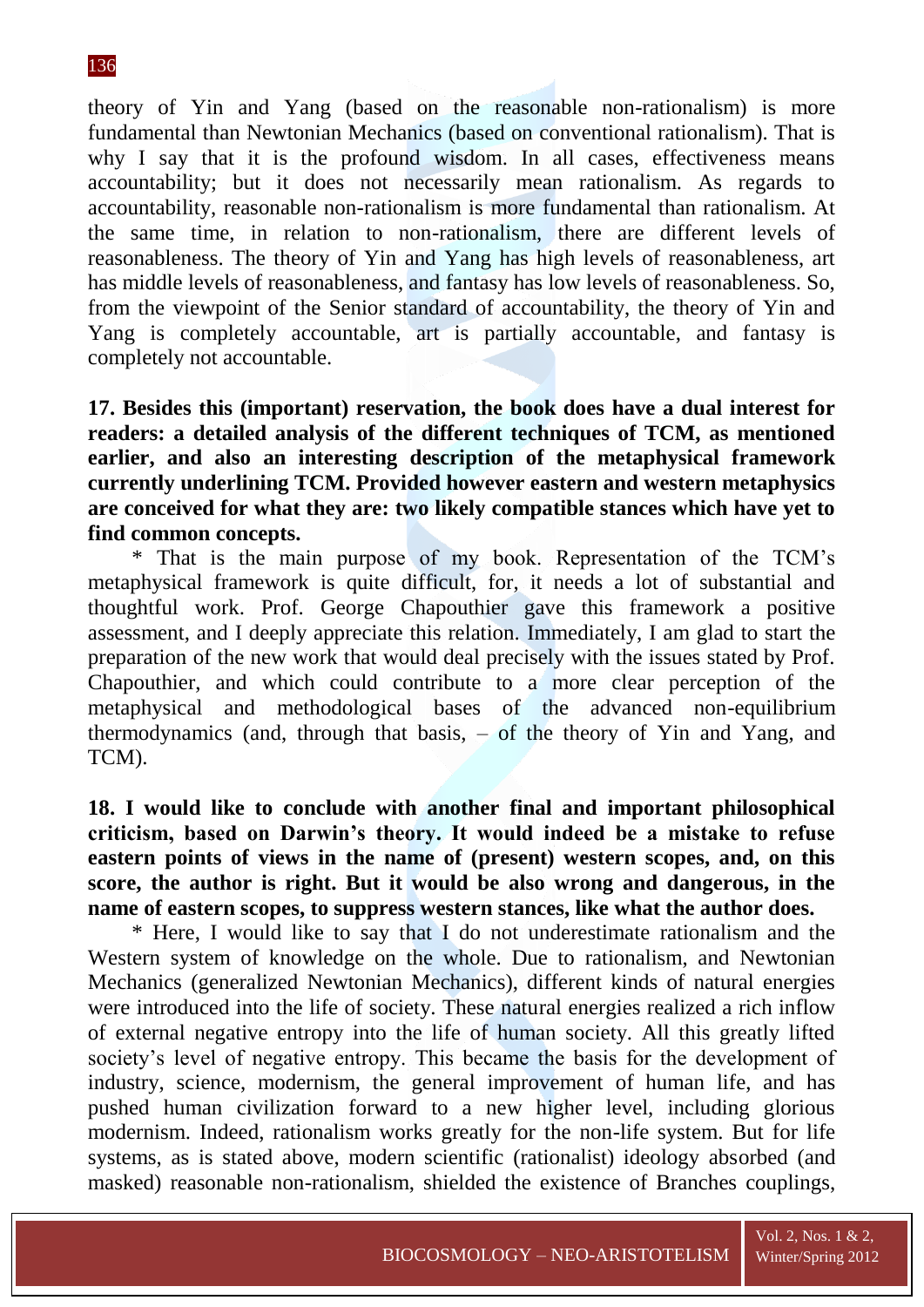and insulated the existence of negative entropy. In the issue, when conventional rationalism deals with the study of life systems (directly or indirectly), it faces serious difficulties. Darwin"s theory of Evolution exemplifies the aforesaid theses.

What is evolution? Rationalism (represented by Darwin) essentially considers the evolutionary process as the morphological evolution. In reality, however, evolution means the gradual (micro- and macro-) complication of life systems. Then, what are the causes of this evolutionary (ascending in complexity) change? Rationalism considered the system as a machine, and, therefore, – nothing could change inside this machine; in other words, any change must primarily come from the outside. Thus, the outside environment plays a decisive, if not the definitive role, that was called "Natural Selection" and "survival of the fittest".

In turn, the theory of Yin and Yang (reasonable non-rationalism) considers essentially the substance of inherent negative entropy that uplifts, and that generates the evolutionary process. Thus, the theory of Yin and Yang (reasonable nonrationalism) easily answers the question "What causes the change?" – considering that a life system naturally possesses negative entropy and has numerous Branches couplings for self-lifting (in the complexity of organization) and realization of the evolutionary process. In turn, mobilization of Branches couplings is realized by the substantially intrinsic (immanent) factors. The inflow of external negative entropy only plays the role of a trigger. Therefore, the immanent factor (Branch"s coupling) plays the decisive role.

Which position is more correct? To my mind, the answer is evident  $-$  any life system is more likely to be the advanced thermodynamics system than a mechanical system.

**19. Thus, in my conclusion, I would also like to evoke Darwin and his evolution theory. Wong Ming maintains that human beings are not (naked) apes, since, according to him, "the mankind was not evolved from the monkey" (p. 531). As**  Darwinian, I cannot accept that and the author's refusal to consider the **evidence of scientific observations. Evolution theory has been proven by so many facts and findings (fossils, physiological data, embryologic processes, genetic**  measures...) and therefore it is difficult to contest Darwin's theory.

\* Why did the so-called intelligent design appear? This is because Darwin"s theory has great difficulties in explaining the meaningful direction of evolution. Darwin is a follower of rationalist mechanical methodology, thus, according to the rules of physics – evolution cannot have a meaningful direction, even using the mechanism of the so-called "natural selection". In turn, this kind of meaningful direction of evolution could be answered by the theory of Yin and Yang (based on the methodology of reasonable non-rationalism). The theory of Yin and Yang is able to study the substantial things that are *a priori*, not on site, not regular and not randomized, and which are determined by Branches couplings. The so-called meaningful direction of evolution is actually the manifestation of Branches couplings activity, as well as manifestation of the so-called "order of nature".